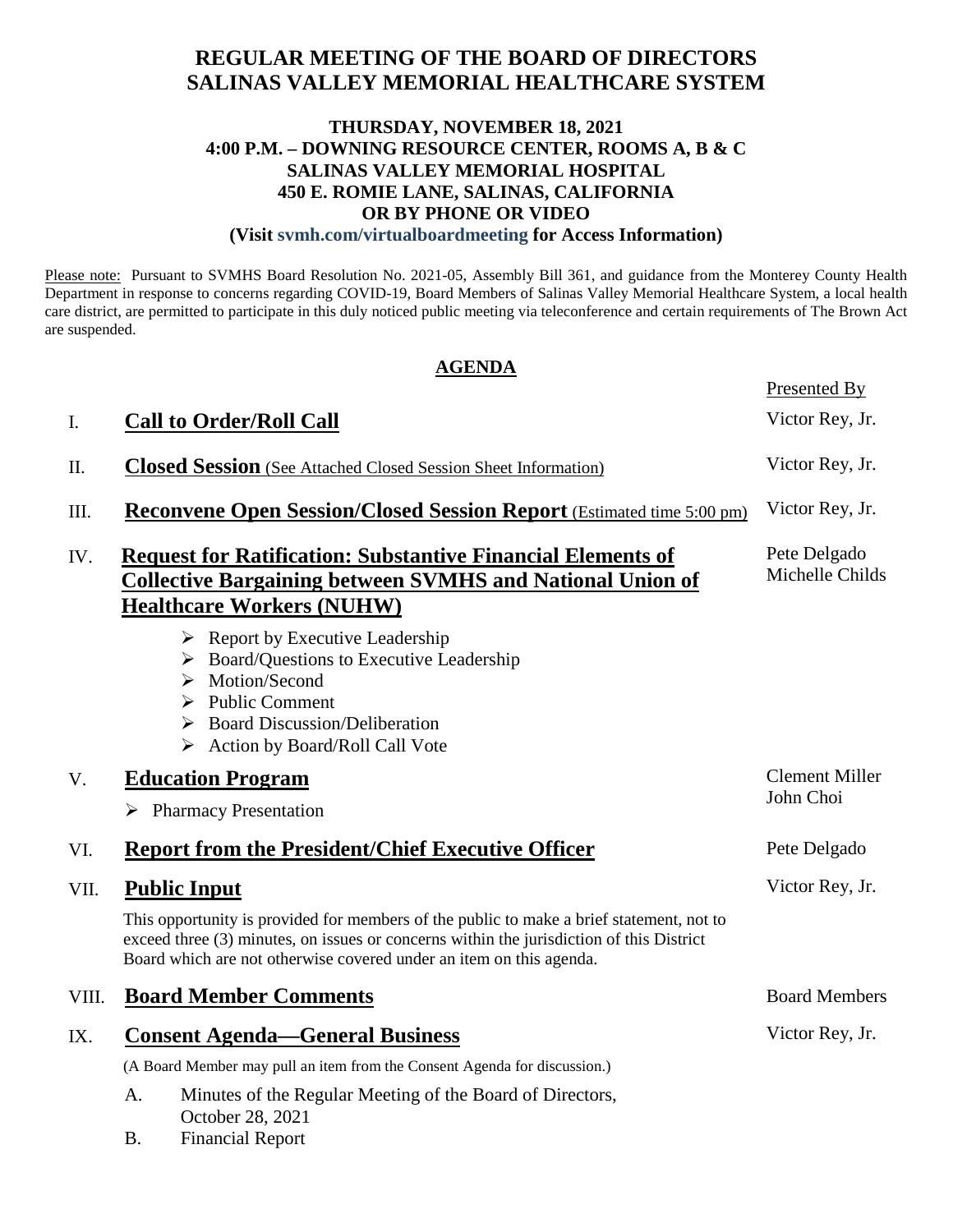- C. Statistical Report
	- Board President Report
	- ▶ Board Questions to Board President/Staff
	- > Motion/Second
	- $\triangleright$  Public Comment
	- $\triangleright$  Board Discussion/Deliberation
	- $\triangleright$  Action by Board/Roll Call Vote

# X. **Reports on Standing and Special Committees**

### A. **Quality and Efficient Practices Committee**

Minutes from the November 15, 2021 Quality and Efficient Practices Committee meeting have been provided to the Board. Additional Report from Committee Chair, if any.

#### B. **Finance Committee**

Minutes from the November 15, 2021 Finance Committee meeting have been provided to the Board. Four proposed recommendations has been made to the Board.

#### 1. **Recommend Board Approval to Award Construction Contract to 101 Builders, Inc. for the OB Cesarean Conversion Project**

- **►** Committee Chair Report
- ▶ Board Questions to Committee Chair/Staff
- > Motion/Second
- $\triangleright$  Public Comment
- $\triangleright$  Board Discussion/Deliberation
- $\triangleright$  Action by Board/Roll Call Vote
- 2. **Recommend Board Approval of Shuttle Bus Services Amendment Number 1 between Salinas Valley Memorial Healthcare System and Corinthian Ground Transportation**
	- **►** Committee Chair Report
	- ▶ Board Questions to Committee Chair/Staff
	- > Motion/Second
	- $\triangleright$  Public Comment
	- $\triangleright$  Board Discussion/Deliberation
	- ▶ Action by Board/Roll Call Vote
- 3. **Recommend Board Approval for the Purchase of Cardiac Ultrasound Equipment from GE Healthcare**
	- $\triangleright$  Committee Chair Report
	- ▶ Board Questions to Committee Chair/Staff
	- > Motion/Second
	- $\triangleright$  Public Comment
	- ▶ Board Discussion/Deliberation
	- $\triangleright$  Action by Board/Roll Call Vote
- 4. **Recommend Board Approval for the Purchase of D-Spect Nuclear Camera from Spectrum Dynamics Medical Inc.**
	- **►** Committee Chair Report
	- ▶ Board Ouestions to Committee Chair/Staff
	- > Motion/Second
	- $\triangleright$  Public Comment
	- $\triangleright$  Board Discussion/Deliberation
	- $\triangleright$  Action by Board/Roll Call Vote

Juan Cabrera

Richard Turner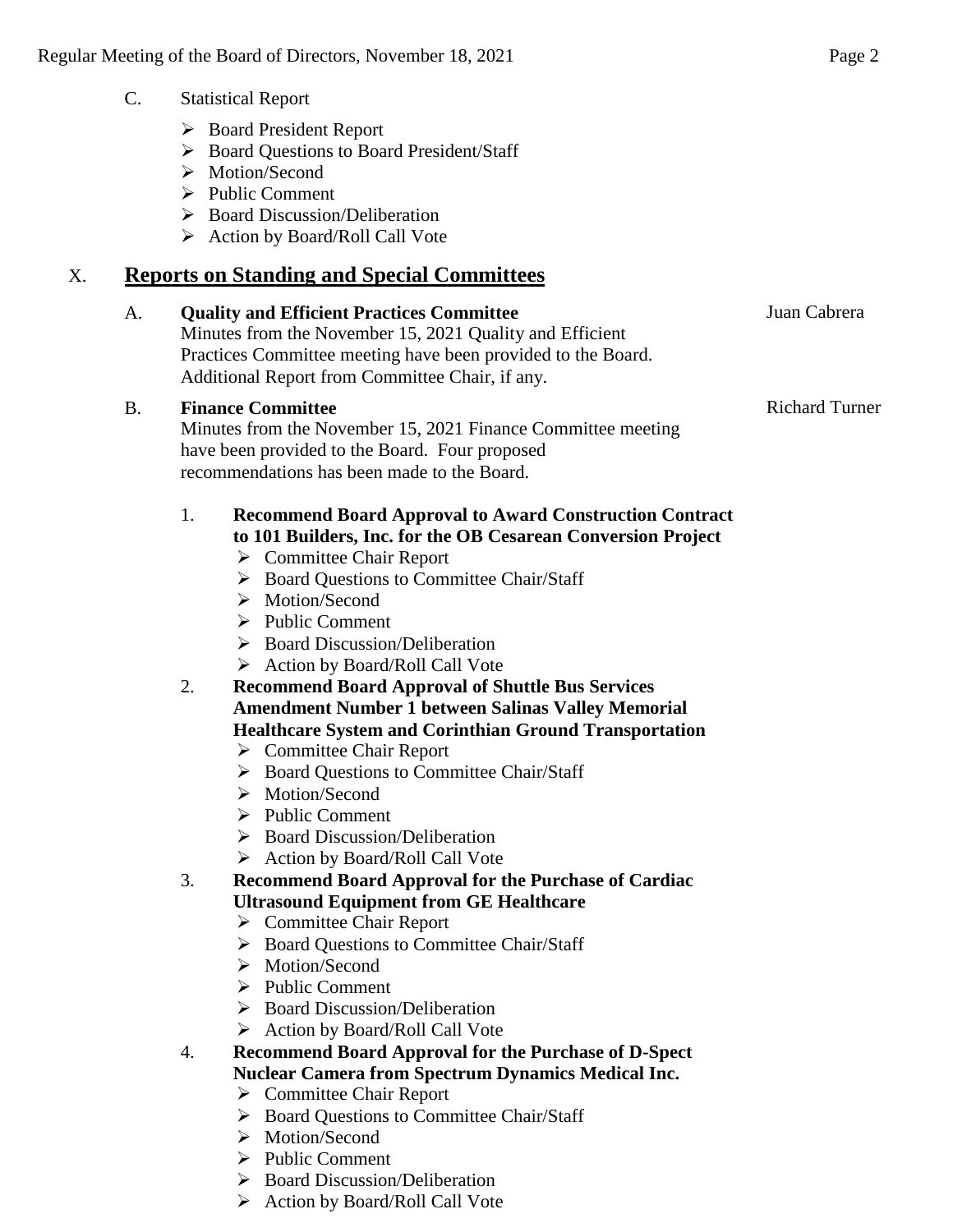- C. **Personnel, Pension and Investment Committee** Minutes from the November 16, 2021 Personnel, Pension and Investment Committee meeting have been provided to the Board. One proposed recommendation has been made to the Board. 1. **Recommend Board Approval of Findings Supporting Recruitment of Physicians to Community Medical Groups and Practices and Approval of Recruitment Incentives**  $\triangleright$  Committee Chair Report ▶ Board Questions to Committee Chair/Staff > Motion/Second  $\triangleright$  Public Comment  $\triangleright$  Board Discussion/Deliberation  $\triangleright$  Action by Board/Roll Call Vote Regina M. Gage D. **Community Advocacy Committee**  Minutes from the November 16, 2021 Community Advocacy Committee meeting have been provided to the Board. Additional Report from Committee Chair, if any. Regina M. Gage XI. **Consider Resolution No. 2021-06 Proclaiming a Local Emergency, Ratifying the Proclamation of a State of Emergency by Governor's State of Emergency Declaration on March 4, 2020, and Authorizing Remote Teleconference Meetings for the Period November 18 through December 18, 2021** District Legal Counsel
	- $\triangleright$  Report by District Legal Counsel
	- Board/Questions to District Legal Counsel/Staff
	- > Motion/Second
	- $\triangleright$  Public Comment
	- $\triangleright$  Board Discussion/Deliberation
	- $\triangleright$  Action by Board/Roll Call Vote

# XII. **Report on Behalf of the Medical Executive Committee (MEC) Meeting of November 11, 2021, and Recommendations for Board Approval of the following:**

Theodore Kaczmar, Jr., M.D.

- A. From the Credentials Committee:
	- 1. Credentials Committee Report
- B. From the Interdisciplinary Practice Committee:
	- 1. Interdisciplinary Practice Committee Report
- C. Policies/Procedures/Plan:
	- 1. Malignant Hyperthermia
	- 2. Infection Prevention Annual Plan and Risk Assessment
		- Chief of Staff Report
		- ▶ Board Questions to Chief of Staff
		- Motion/Second
		- $\triangleright$  Public Comment
		- Board Discussion/Deliberation
		- $\triangleright$  Action by Board/Roll Call Vote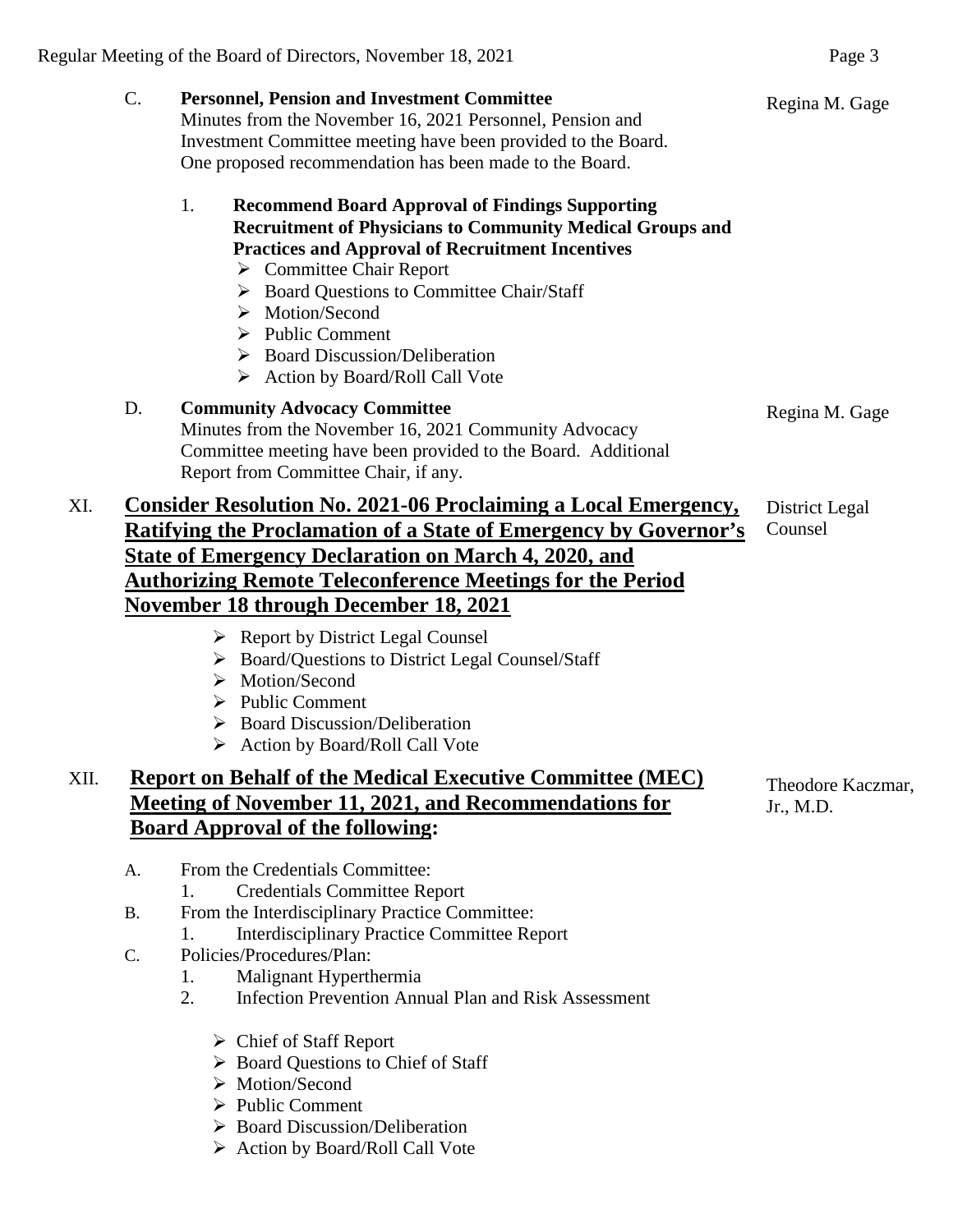XIII. **Extended Closed Session** (if necessary)

(See Attached Closed Session Sheet Information)

XIV. **Adjournment** – The next Regular Meeting of the Board of Directors is scheduled for **Thursday, December 16, 2021, at 4:00 p.m.**

The complete Board packet including subsequently distributed materials and presentations is available at the Board Meeting and in the Human Resources Department of the District. All items appearing on the agenda are subject to action by the Board. Staff and Committee recommendations are subject to change by the Board.

Notes: Requests for a disability related modification or accommodation, including auxiliary aids or services, in order to attend or participate in a meeting should be made to the Executive Assistant during regular business hours at 831-755-0741. Notification received 48 hours before the meeting will enable the District to make reasonable accommodations.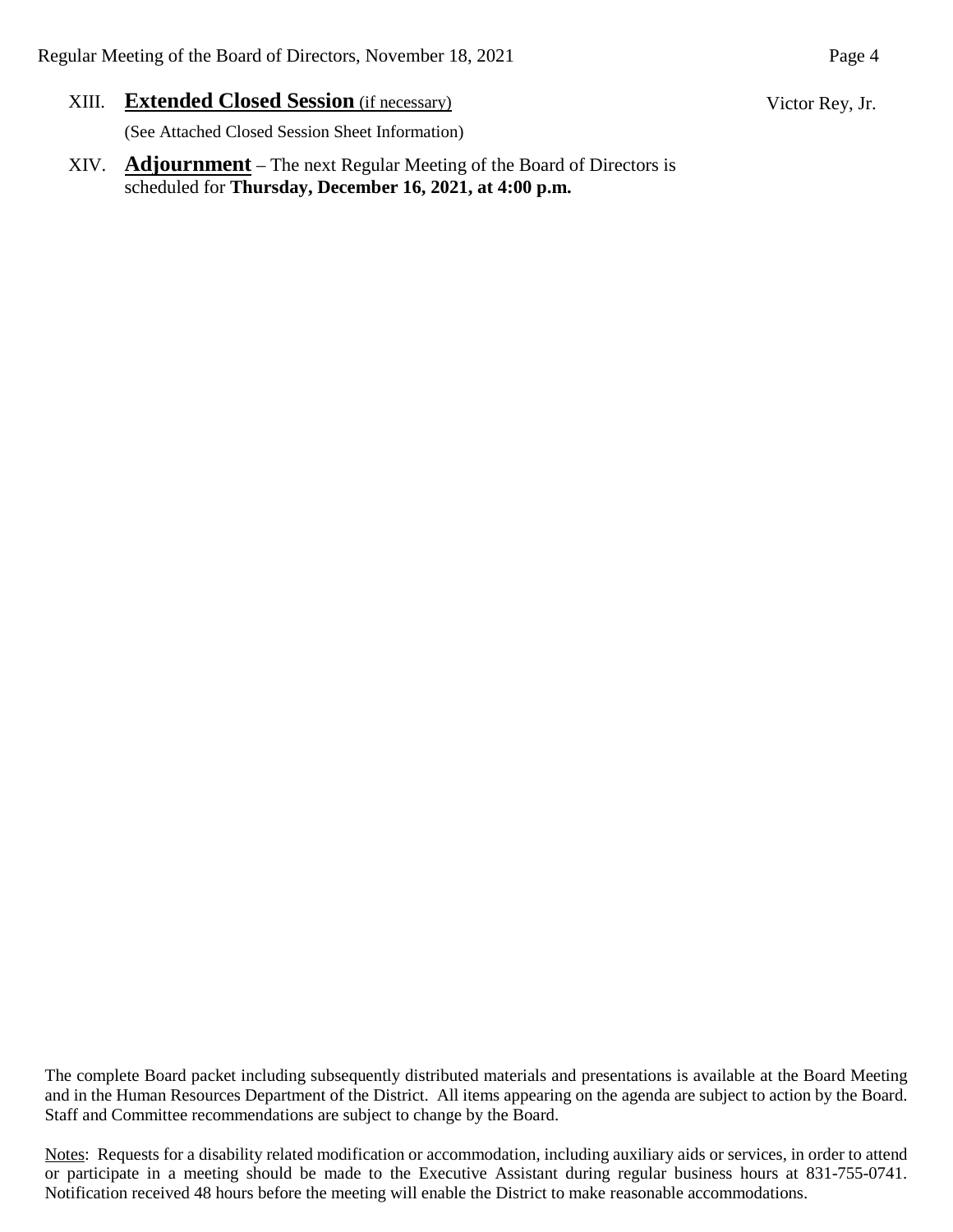#### **SALINAS VALLEY MEMORIAL HEALTHCARE SYSTEM BOARD OF DIRECTORS AGENDA FOR CLOSED SESSION**

Pursuant to California Government Code Section 54954.2 and 54954.5, the board agenda may describe closed session agenda items as provided below. No legislative body or elected official shall be in violation of Section 54954.2 or 54956 if the closed session items are described in substantial compliance with Section 54954.5 of the Government Code.

# **CLOSED SESSION AGENDA ITEMS**

#### **[ ] LICENSE/PERMIT DETERMINATION** (Government Code §54956.7) **Applicant(s)**: (Specify number of applicants)

#### **[ ] CONFERENCE WITH REAL PROPERTY NEGOTIATORS** (Government Code §54956.8)

**Property:** (Specify street address, or if no street address, the parcel number or other unique reference, of the real property under negotiation):

**Agency negotiator:** (Specify names of negotiators attending the closed session):

**Negotiating parties**: (Specify name of party (not agent): **Under negotiation:** (Specify whether instruction to negotiator will concern price, terms of payment, or both):

# **[ ] CONFERENCE WITH LEGAL COUNSEL-EXISTING LITIGATION**

 $\overline{(Government Code §54956.9(d)(1))}$ 

**Name of case:** (Specify by reference to claimant's name, names of parties, case or claim numbers):

 $\overline{\phantom{0}}$ , or **Case name unspecified:** (Specify whether disclosure would jeopardize service of process or existing settlement negotiations):

#### **[ ] CONFERENCE WITH LEGAL COUNSEL-ANTICIPATED LITIGATION** (Government Code §54956.9)

Significant exposure to litigation pursuant to Section 54956.9(d)(2) or (3) (Number of potential cases):

Additional information required pursuant to Section 54956.9(e):

Initiation of litigation pursuant to Section 54956.9(d)(4) (Number of potential cases):

# **[ ] LIABILITY CLAIMS**

(Government Code §54956.95)

**Claimant:** (Specify name unless unspecified pursuant to Section 54961):

**Agency claimed against**: (Specify name):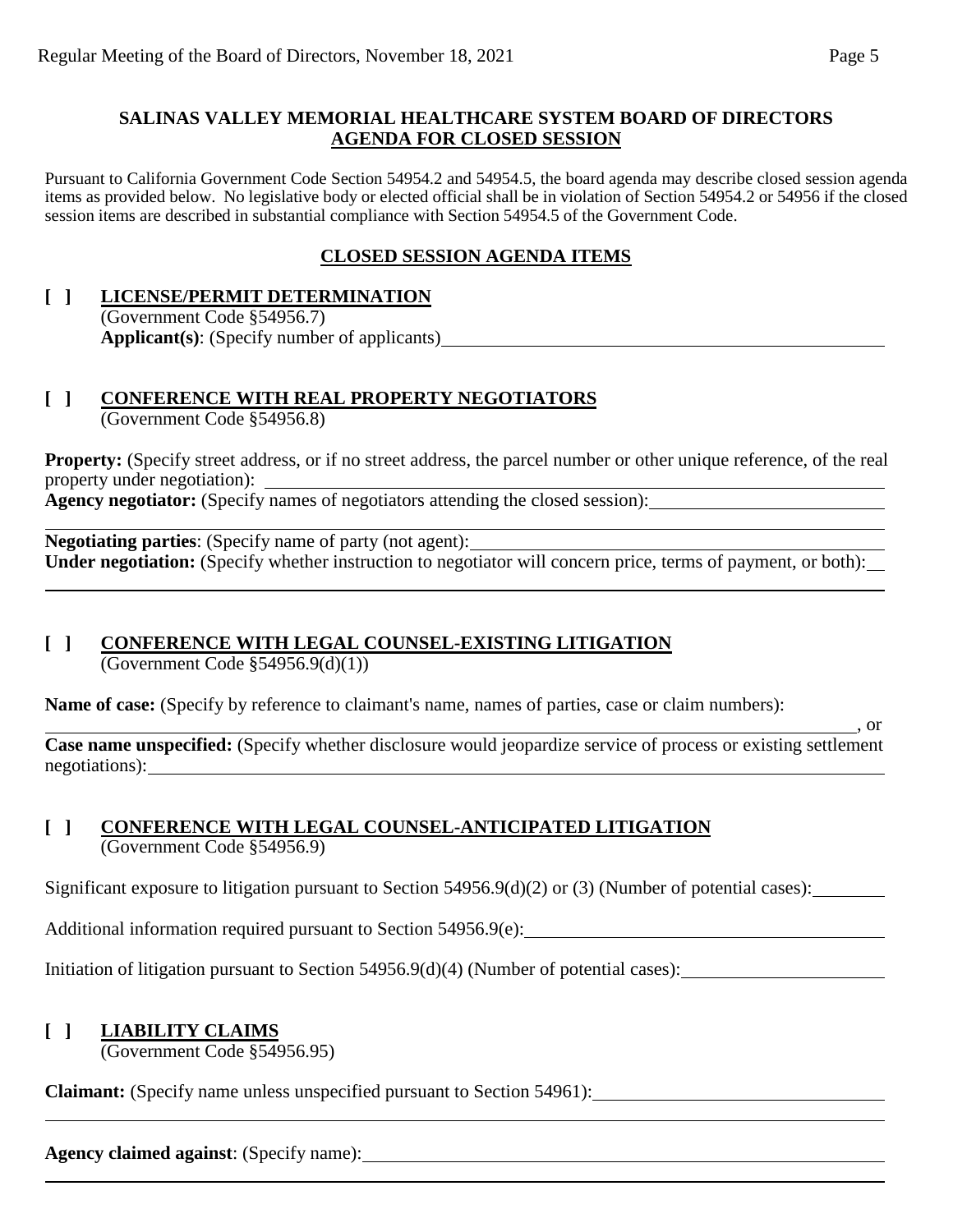# **[ ] THREAT TO PUBLIC SERVICES OR FACILITIES**

(Government Code §54957)

**Consultation with**: (Specify name of law enforcement agency and title of officer):

# **[ ] PUBLIC EMPLOYEE APPOINTMENT**

(Government Code §54957)

**Title**: (Specify description of position to be filled):

# **[ ] PUBLIC EMPLOYMENT**

(Government Code §54957)

**Title:** (Specify description of position to be filled):

# **[ ] PUBLIC EMPLOYEE PERFORMANCE EVALUATION**

(Government Code §54957)

**Title:** (Specify position title of employee being reviewed):

### **[ ] PUBLIC EMPLOYEE DISCIPLINE/DISMISSAL/RELEASE**

(Government Code §54957) (No additional information is required in connection with a closed session to consider discipline, dismissal, or release of a public employee. Discipline includes potential reduction of compensation.)

# **[ X ] CONFERENCE WITH LABOR NEGOTIATOR**

(Government Code §54957.6)

**Agency designated representative:** (Specify name of designated representatives attending the closed session): Pete Delgado

**Employee organization**: (Specify name of organization representing employee or employees in question): National Union of Healthcare Workers, California Nurses Association, Local 39, ESC Local 20, or

**Unrepresented employee**: (Specify position title of unrepresented employee who is the subject of the negotiations):

# **[ ] CASE REVIEW/PLANNING**

(Government Code §54957.8)

(No additional information is required to consider case review or planning.)